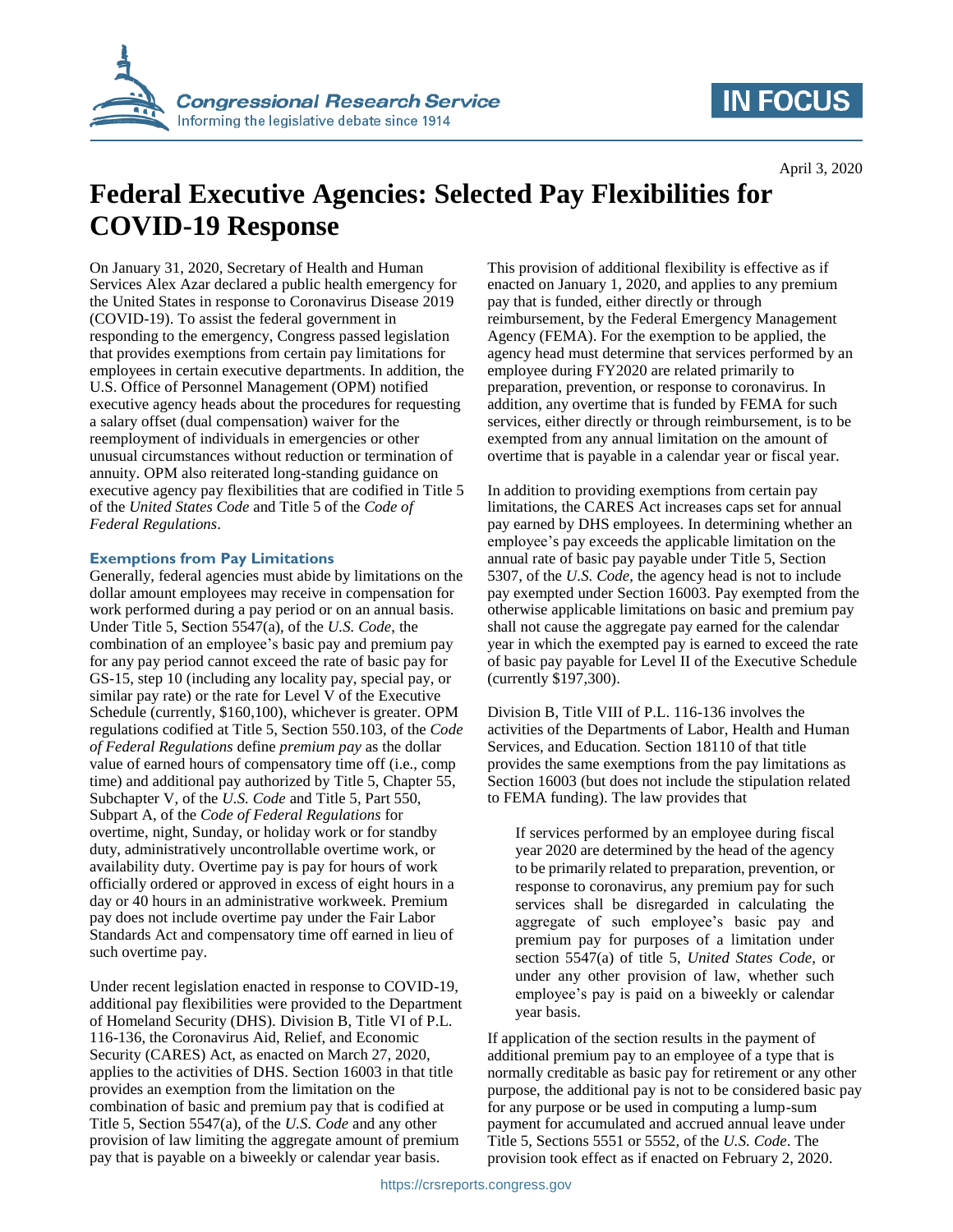### **Salary Offset (Dual Compensation) Waiver**

OPM regulations that are codified at Title 5, Section 553.202, of the *Code of Federal Regulations* provide for the reemployment of individuals in emergencies or other unusual circumstances without reduction or termination of annuity. On March 20, 2020, OPM issued a memorandum to executive agency heads inviting them to request a delegation of authority to waive salary offset (dual compensation) to reemploy individuals because of a hiring need resulting from COVID-19. Under the delegation, an agency would be granted authority to approve individual exceptions on a case-by-case basis in specific circumstances.

OPM sets out the conditions for use of each delegated authority in a delegation agreement. The agreement remains in effect without time limit unless OPM specifies a termination date or withdraws the delegated authority when it finds that the circumstances justifying the delegation have changed substantially or that the agency has failed to manage the authority in accordance with law, regulations, and the agreement. The memorandum advised that OPM's waiver template should be used to request a delegation. The regulations provide that an agency's request must include

(1) A description of the situation for which the authority is requested. The situation must result from emergencies posing immediate and direct threat to life or property or from other unusual circumstances.

(2) An identification of the occupations, grades, and position locations that might be filled under the delegated authority.

(3) A statement of the expected duration of the reemployment to be approved under the requested authority (5 C.F.R. §553.202(b)).

OPM guidance further explained the delegation authority.

#### **Selected Title 5 Pay Flexibilities**

On February 7, 2020, OPM reiterated long-standing guidance on human resources flexibilities related to recruitment, relocation, and retention bonuses. OPM regulations refer to the bonuses as incentives and provide detailed information on procedures for their authorization and payment. In addition, fact sheets and templates on the incentives are available on the agency's website.

*Recruitment Bonus* (5 U.S.C. §5753; 5 C.F.R. Part 575, Subpart A). OPM may authorize an agency head to pay a recruitment bonus to a newly appointed employee if the agency head determines that it would be difficult to fill a position without such a bonus. A written service agreement that commits an employee to work for up to four years is required. A bonus cannot exceed 25% of the employee's annual rate of basic pay multiplied by the number of years in the required service period. Based on critical agency need, OPM may authorize the agency head to waive the limitation on the size of the bonus, but in no event can a

bonus exceed 100% of the employee's annual rate of basic pay. A bonus is not part of an employee's basic pay.

*Relocation Bonus* (5 U.S.C. §5753; 5 C.F.R. Part 575, Subpart B). OPM may authorize an agency head to pay a relocation bonus to a current employee who moves to a new position in the same geographic area or who must relocate to accept a position in a different geographic area if the agency head determines that it would be difficult to fill a position without such a bonus. Establishing and maintaining residency and a written service agreement of up to four years are required. A bonus cannot exceed 25% of the employee's annual rate of basic pay multiplied by the number of years in the required service period. Based on critical agency need, OPM may authorize the agency head to waive the limitation on the size of the bonus, but in no event can a bonus exceed 100% of the employee's annual rate of basic pay. A bonus is not part of an employee's basic pay. Generally, a relocation bonus is approved on a case-by-case basis.

*Retention Bonus* (5 U.S.C. §5754; 5 C.F.R. Part 575, Subpart C). OPM may authorize an agency head to pay a retention bonus to a current employee if the agency head determines that the individual's unusually high or unique qualifications, or a special need for the individual's services, makes it essential to retain the employee. A bonus cannot exceed 25% of an employee's basic pay. Based on a critical agency need, an agency head may request that OPM waive the limitation on the size of the bonus and authorize a bonus of up to 50% of an employee's basic pay. A group of employees may be authorized to receive bonuses of up to 10% of basic pay if there is a high risk that a significant portion of the employees would likely leave if the bonuses were not provided. Generally, a written service agreement is required. A bonus is not part of an employee's basic pay.

*Premium Pay Limitation for Emergency Work or Mission Critical Work* (5 U.S.C. §5547(b); 5 C.F.R. §550.106; 5 C.F.R. §550.107). For an employee's work in connection with an emergency involving a direct threat to life or property, including work performed in the aftermath of such an emergency, the limitation on premium pay is to be determined on a calendar year (rather than a pay period) basis. For an employee's work that is critical to an agency's mission, the agency head may determine that the limitation on premium pay should also be determined on a calendar year basis. Under both circumstances, the total of an employee's basic pay and premium pay in a calendar year cannot exceed the greater of the annual rate of pay for GS-15, step 10 (including any locality pay rate or special pay rate), or Level V of the Executive Schedule. Certain types of premium pay, such as standby duty pay and administratively uncontrollable overtime pay, remain subject to biweekly limitation when other premium pay is subject to annual limitation.

**Barbara L. Schwemle**, Analyst in American National Government